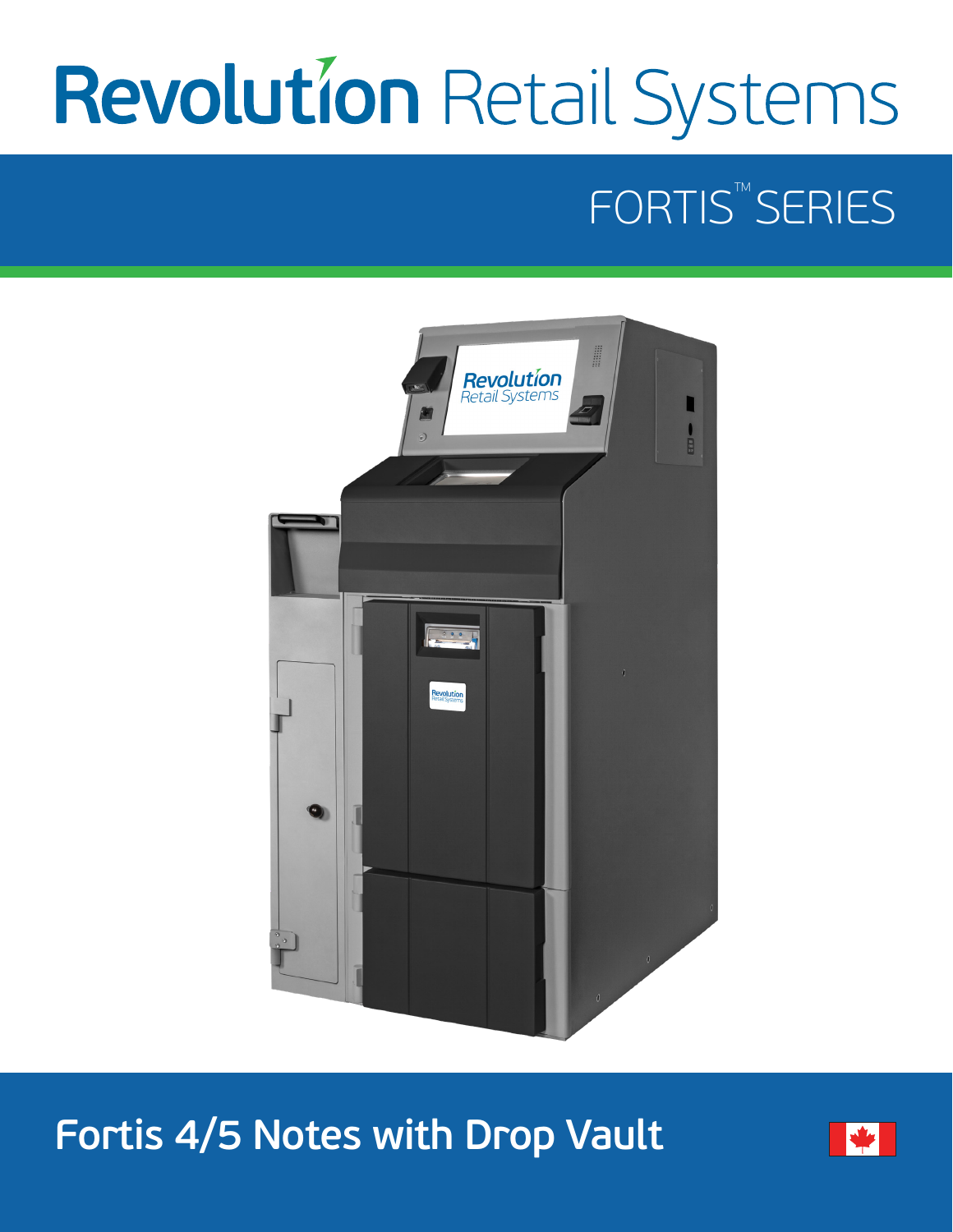

Fortis 4/5 Notes with Drop Vault

#### HARDWARE FEATURES:

- Closed Loop Architecture of Notes and Coins; No Manual Intervention Required
- Continuous 24/7 Monitoring
- Audit Cassette Allowing Automatic Internal Validation of Any Recycling Cassette
- Lockable Large-Capacity Deposit Cassette Accepting Up to 7,200 Notes
- "Fitness Sort" on Recycled Notes
- Two Roll Storages with Capacity Up to 250 Notes Each to Hold Escrow and Rejected Notes, Respectively
- Pocket Note Acceptor Handles Large Bundles of Notes (Up to 250 Notes)
- Flexible Note Orientation (No Need to Separate or Face Notes)
- Scalable Cluster Format Up to Two (2) Note Recyclers in Dual Configurations
- Optional Integrated Biometrics (Fingerprint Reader)
- Optional Integrated Barcode Scanner for Till Check In/Out
- Optional Integrated Drop/Storage Vault
- Uninterruptible Power Supply

#### SOFTWARE FEATURES:

- PCI Compliant
- REACH<sup>™</sup> Remote Monitoring and Management
- Real Time Cash/Coin Level Monitoring
- Reporting Standard or Custom
- Lane and/or Clerk Accountability
- Tills and Drop Bags Automatically Traced to a Specific User by Utilizing Bar-Coding
- Multiple Tills per Register/Lane
- Configurable User Permission Levels for Equipment Access
- Multiple User Authentication Schemes (Log-in and PIN, or Biometrics)
- Automatic Prompting of Periodic Password **Changes**
- Customized Programming of ID Cards
- Track Monies Outside of Unit with External Vault Fund Function
- Guided Deposit Preparation: Automatically Calculates and Moves Deposit to Courier Cassette
- Automatic End of Day Reporting
- Courier Specific Log-In Menu
- Video Troubleshooting Tips
- Video Guidance for System Operation

### ACCESS/CONTROL:

- Drops Can be Made via a Drop Chute
- The Drop Vault is Controlled by Biometric Access
- Till Drawers, Packages, or Drops Can be Tracked by Barcode Scanner in Conjunction with RRS Fortis Series

## DROP VAULT:

- Height: 43.8"
- Width: 7.79"
- Weight: 225 lbs.
- Available Volume: 1.83 Cubic Feet

## FEATURE CAPABILITY:

- Ability to Integrate with POS System
- Same Day Credit on Deposit (Provisional Credit)

## **Revolution Retail Systems**

Revolution Retail Systems LLC | 1400 Valwood Parkway, Suite 100 | Carrollton, TX 75006 | Tel: 469.317.2910 | 855.616.3827 | Fax: 469.364.3856 © January 2022 Revolution Retail Systems LLC | www.rrs360.com | Email: revolutionsales@rrs360.com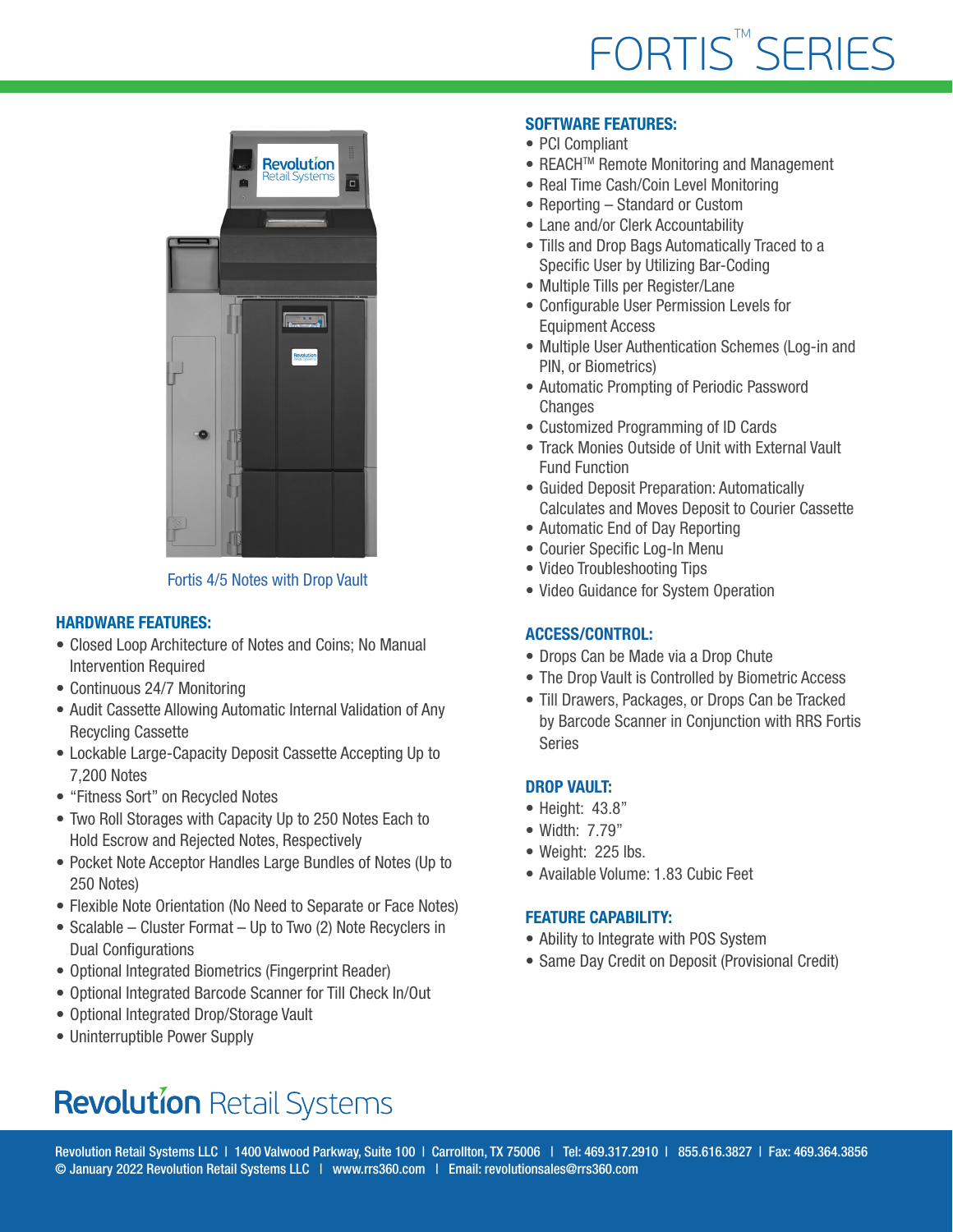## **SPECIFICATIONS**

| <b>Physical Characteristics (nominal):</b> | <b>Fortis 4</b>            | <b>Fortis 5</b>            |
|--------------------------------------------|----------------------------|----------------------------|
| Height                                     | 60.24"<br>$(1,530.07$ mm)  | 60.24"<br>$(1,530.07$ mm)  |
| Width                                      | 28.00"<br>$(711.19$ mm $)$ | 28.00"<br>$(711.19$ mm $)$ |
| Depth (install depth)                      | 39.57"<br>$(1,005.00$ mm)  | 39.57"<br>$(1,005.00$ mm)  |
| Weight (empty)                             | 1,550 lbs<br>(703 kg)      | 1,550 lbs<br>(703 kg)      |
| <b>Device Configuration:</b>               |                            |                            |
| Number of Recycle Cassettes                | $\overline{4}$             | 3                          |
| Number of Small Recycle Cassettes          | 0                          | $\overline{2}$             |
| Number of Deposit Cassettes                | 1                          | 1                          |
| <b>Number of Audit Cassettes</b>           | 1                          | 1                          |
| Notes:                                     |                            |                            |
| Capacity per Cassette (approximate):       |                            |                            |
| <b>Recycle Cassette</b>                    | 3,000 notes                | 3,000 notes                |
| <b>Small Cassette</b>                      | 800 notes                  | 800 notes                  |
| Deposit Cassette                           | 7,200 notes                | 7,200 notes                |
| Roll Storages (total)                      | 500 notes                  | 500 notes                  |
| <b>Total Capacity of Notes</b>             | 19,200 notes               | 17,800 notes               |
| Processing:                                |                            |                            |
| Processing Speed In or Out (max)           | 10 notes/sec               | 10 notes/sec               |
| Recycling Capability (max)                 | (4) denominations          | (5) denominations          |

## **Revolution Retail Systems**

Revolution Retail Systems LLC | 1400 Valwood Parkway, Suite 100 | Carrollton, TX 75006 | Tel: 469.317.2910 | 855.616.3827 | Fax: 469.364.3856 © January 2022 Revolution Retail Systems LLC | www.rrs360.com | Email: revolutionsales@rrs360.com